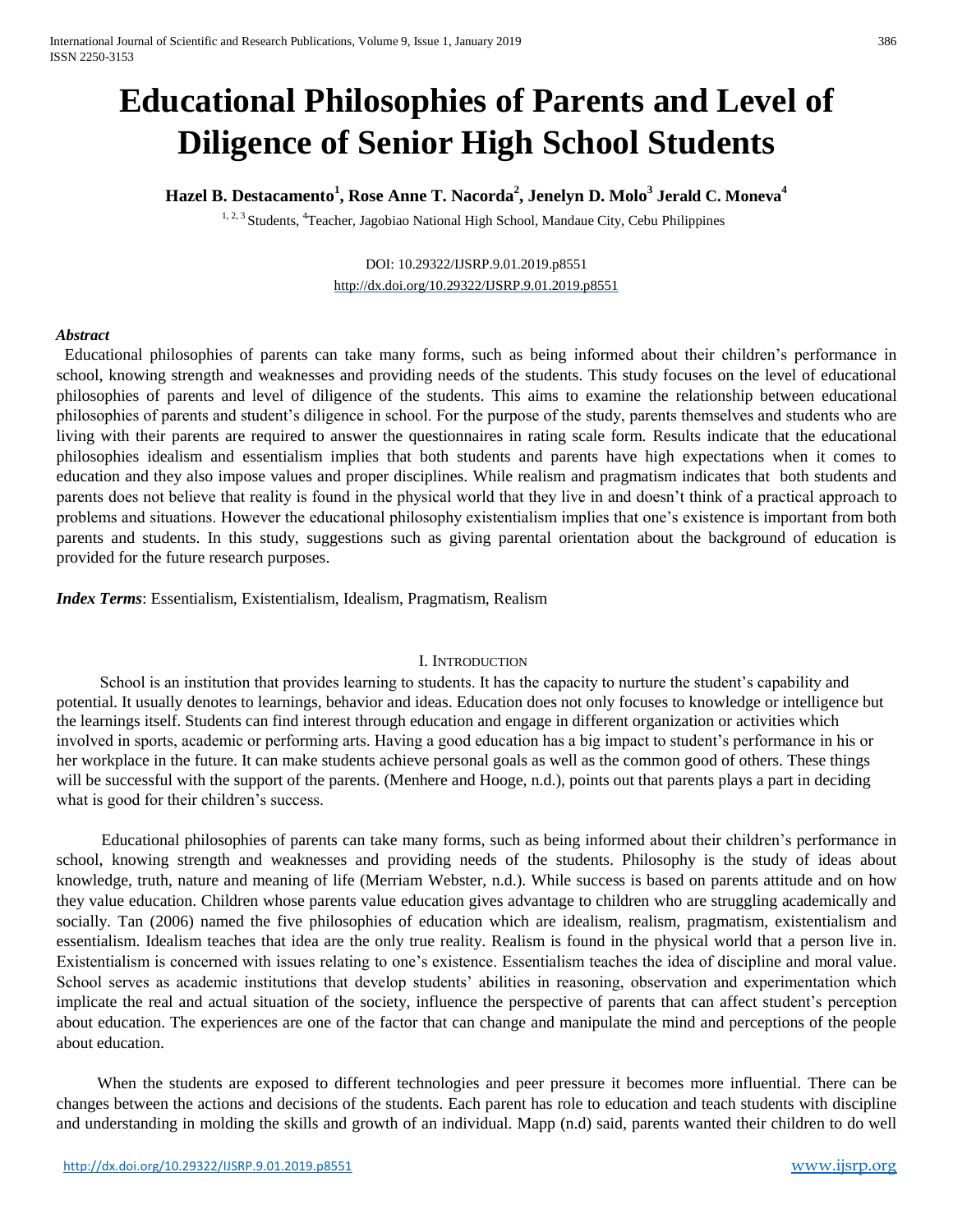International Journal of Scientific and Research Publications, Volume 9, Issue 1, January 2019 387 ISSN 2250-3153

in class in order to succeed academically. However, the students who have positive ways of thinking achieve higher academic performance than those who make minimal efforts (Anghelache, 2013). Meanwhile, the attitude of secondary level students helps in the development of their personality (Mushes, Govil and Gupta, 2016). In this regard, the researcher intends to assess educational philosophies prevalent among parents and the attitude of the students in school.

#### II. REVIEW OF RELATED LITERATURE AND STUDIES

 Education focuses student's interest and capabilities as member of the community (Karhoff, 2003). It builds the character of every individual (Khan, Iqbal and Tasneem 2015,). It helps students to analyze and explore the broader situation of reality while encourages each learner to develop their skills and ability.

 In particular cases gender and parents level of education can affect learning and children education (Tocu, 2014). Positive attitude of parents can develop positive attitude to their children's teachers (Bempechat, n.d; Berthelse and Walker, 2008,). In that matter, parents can easily interact with the teachers in regard to the performance of their children. It sometimes referring to child and parent relationship toward schooling. However, if the parents had a great experiences about education it will result to good and critical decision making. Children's life in the future channeled by their parents through education (Ardashkin, 2015). While child's academic success and achievement depends on parent's education and family interaction (Dubow, Boxer and Huesmann, 2009) by getting involved in their children's school activities ( Roman and Pinto, 2015). It's a parental negligence when parents failed to participate in their children's education (Oundo, Poipoi and Were, 2014). The basic needs and features of the child must be recognized by the parents as educators (Ceka and Murati, n.d). Children will be productive when parents motivate their children to join in school activities, making their children's education pleasant and desirable (Khajehpour & Ghazvini, n.d).

 Parental involvement can encourage their children to make school works inspite of difficulties (Ntekane 2018). While teachers should be diligent and responsible to someone's learning (Moore, n.d) assigning projects, providing enrichment and individualizing instrucation is the role of teachers in promoting individual development (Shumow, n.d). For the involvement of parents, teachers and administrators needs to assess their own readiness in determining and utilizing the parents of the students (Cotton and Wikelund, n.d). Parents and teachers must have harmonious relationship in order to build communication (Ambrosetti and Chou, 2005). The development of children's self-concept and parent's belief system is provided during early school years (Lazarides, Harackienicz, Canning, Pesu, and Viljaranta, n.d). Parent's beliefs importantly develop their children's behavior (Dempsy and Sandler, n.d). Parent's educational background measures the level of their confidence and selfsatisfaction (Dustman, 2004). The performance of parents in school has a great influence to their children's education (Mapp, n.d) and attitude particularly with the level of instruction parents had provided to their children ( Candeias, Reblo and Oliveira, n.d)

 Modern life needs democracy and there should be the sense of freedom to build knowledge and intelligence (Dewey, 2018). Public school is the institution where equality should be considered and the performance of the students must not be based on their background (Brecko, n.d). School is a viable source of information (Drummond and Stipeke, 2004) which is normally observed and evidently different in terms of Parental level of satisfaction and children's performance in school (Chen and Uttal, 1988). Parents kind of education are likely influenced genetically (Eccles, 2005).

 The attention that was gained by the educational leaders affects on their responsibility in establishing order in school (Behabahani, n.d). Moral education is influence of the behavior and the approach to the students (Moore, n.d). In addition, morality guides individual through their behavior and attitude that children showed in school, learning and commitment (Candeias, Rebelo, Oliveira and Mendes, 2010) which includes impact of homework on students to their achievement and attitudes were both having positive and negative effects (Rengma, Saikia and Sunny, n.d).

Consequently, educational philosophies broadens the parental belief system as well as their perspective towards education. Hence, parents has an influential factor in molding one's potential and capabilities.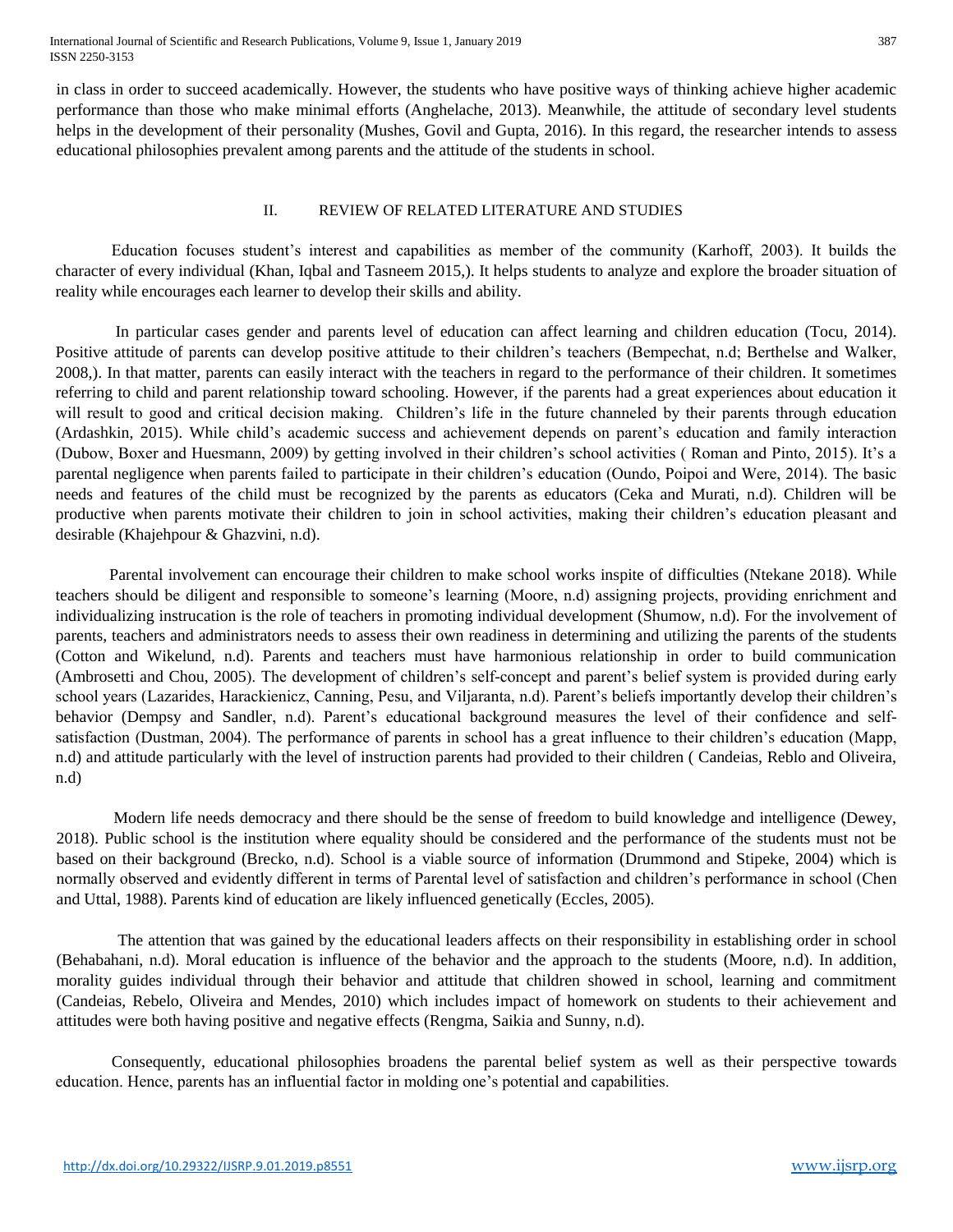# III. PRESENTATION, ANALYSIS, AND INTERPRETATION OF DATA

This chapter presents the findings, analysis and discussion and interpretation of data gathered wherein the object is to know the relationship between educational philosophies of parents and level of diligence of the students.

# **Table 1**

*Level of Student's Performance in School* 

| <b>STUDY HABITS</b>                                                                                          | <b>WEIGHTED</b> | <b>INTERPRETATION</b> |
|--------------------------------------------------------------------------------------------------------------|-----------------|-----------------------|
|                                                                                                              | <b>MEAN</b>     |                       |
| 1. I review my notes before the exam.                                                                        | 4.23            | Always                |
| 2. I ask questions to my teachers if I will not able to understand his/her<br>discussion.                    | 3.30            | Sometimes             |
| 3. I think positively when I'm studying.                                                                     | 3.95            | Often                 |
| 4. I like to study in a group so that I can ask help in terms of struggling<br>in understanding the concept. | 3.49            | Often                 |
| 5. I usually taking notes while reading a book or article.                                                   | 3.48            | Often                 |
| <b>OVER-ALL WEIGHTED MEAN</b>                                                                                | 3.70            | Often                 |

*Legend: 1.00-1.80 (Never), 1.81-2.60 (Rare), 2.61-3.40 (Sometimes), 3.41-4.20 (Often), 4.21-5.00 (Always) N=120* 

The table above shows the result of the weighted mean of the level of student's performance in school in terms of study habits. The statement "I review my notes before the exam", "I ask questions to my teachers if I will not able to understand his/her discussion", "I think positively when I'm studying", "I like to study in a group so that I can ask help in terms of struggling in understanding the concept", "I usually taking notes while reading a book or article" have an overall weighted mean of 3.70 and interpreted as often, implies that students were fairly doing well in terms of their study habits.

# **Table 2**

*Level of Student's Performance in School* 

| MEMBERSHIP IN AN ORGANIZATION                        | <b>WEIGHTED</b> | <b>INTERPRETATION</b> |  |
|------------------------------------------------------|-----------------|-----------------------|--|
|                                                      | <b>MEAN</b>     |                       |  |
| 1. Joining groups does not hinder my studies.        | 3.40            | Sometimes             |  |
| 2. Participating in school organization serves as an | 3.75            | Often                 |  |
| additional performance of my grades.                 |                 |                       |  |
| 3. My grades became high when I started to join a    | 2.93            | Sometimes             |  |
| club or organization.                                |                 |                       |  |
| 4. Membership helps me boost my confidence and       | 3.79            | Often                 |  |
| skills.                                              |                 |                       |  |
| 5. Membership helps me utilize my potential in       | 3.88            | Often                 |  |
| dealing with others                                  |                 |                       |  |
| <b>OVER-ALL WEIGHTED MEAN</b>                        | 3.55            | Often                 |  |

*Legend: 1.00-1.80 (Never), 1.81-2.60 (Rare), 2.61-3.40 (Sometimes), 3.41-4.20 (Often), 4.21-5.00 (Always) N=120* 

The table above shows the result of the weighted mean of the level of student's performance in school in terms of membership in an organization. The statement "Joining groups does not hinder my studies", "Participating in school organization serves as an additional performance of my grades", "My grades became high when I started to join a club or organization", "Membership helps me boost my confidence and skills", "Membership helps me utilize my potential in dealing with others" have an overall weighted mean is 3.55 and interpreted as often, implies that students were active in terms of membership in an organization.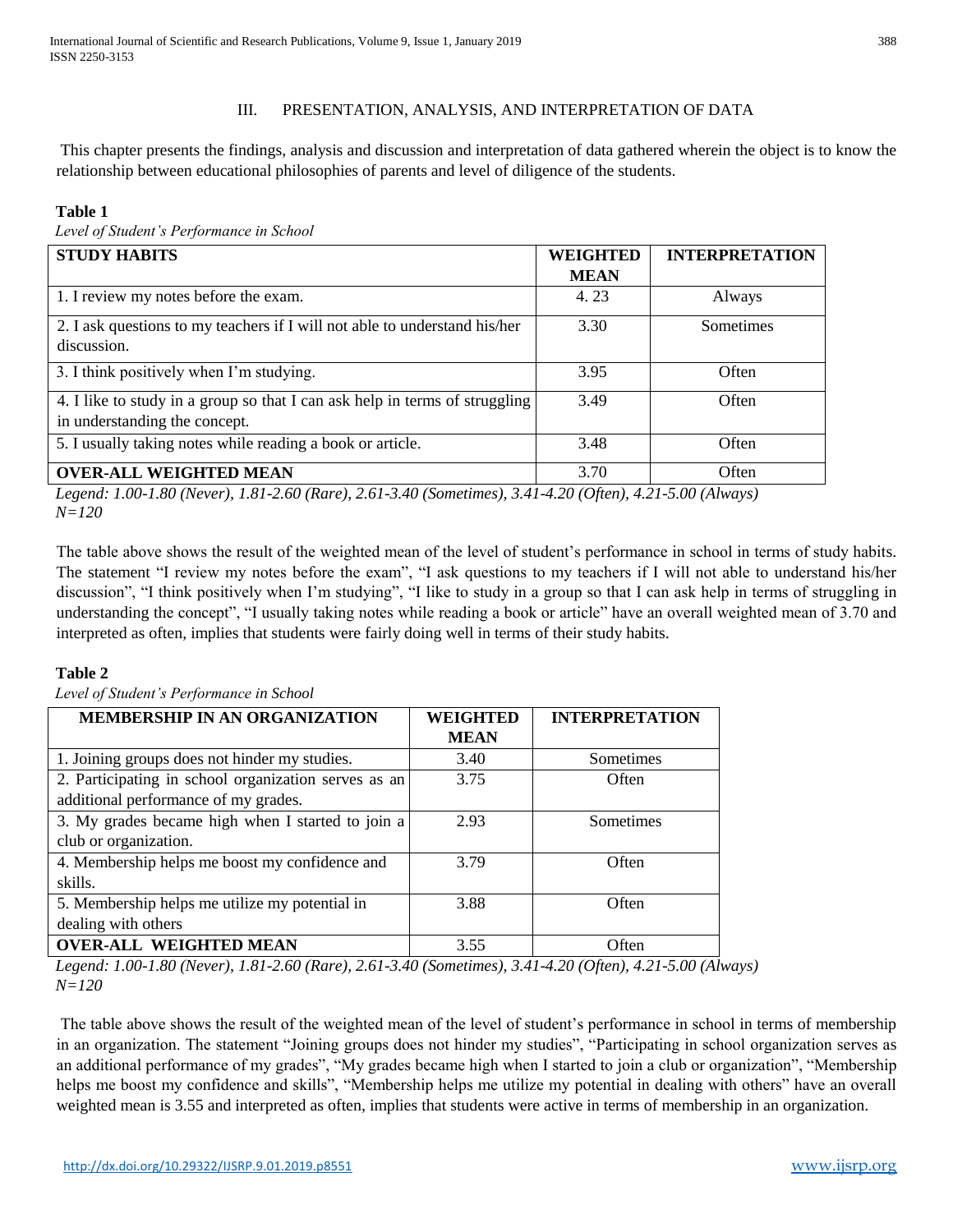## **Table 3**

*Level of Student's Performance in School* 

| RELATIONSHIP AMONG CLASSMATES                                                                         | <b>WEIGHTED</b> | <b>INTERPRETATION</b> |
|-------------------------------------------------------------------------------------------------------|-----------------|-----------------------|
|                                                                                                       | <b>MEAN</b>     |                       |
| 1. I help my classmates in making task or projects.                                                   | 3.74            | Often                 |
| 2. I share my ideas to my classmates if he/she<br>doesn't easily comprehend the lesson or discussion. | 3.80            | Often                 |
| 3. I consider my classmate if he/she is bad mood.                                                     | 3.62            | Often                 |
| 4. I can share my problems to my classmates.                                                          | 3.44            | Often                 |
| 5. I respect my classmate's suggestions and<br>decisions.                                             | 4.37            | Often                 |
| <b>OVER-ALL WEIGHTED MEAN</b>                                                                         | 3.79            | Often                 |

*Legend: 1.00-1.80 (Never), 1.81-2.60 (Rare), 2.61-3.40 (Sometimes), 3.41-4.20 (Often), 4.21-5.00 (Always) N=120* 

The table above shows the result of the weighted mean of the level of student's performance in school in terms of relationship among classmates. The statement "I help my classmates in making task or projects", "I share my ideas to my classmates if he/she doesn't easily comprehend the lesson or discussion", "I consider my classmate if he/she is bad mood", "I can share my problems to my classmates", "I respect my classmate's suggestions and decisions" have an overall weighted mean of 3.79 and interpreted as often, implies that students do have a good relationship with their classmates by sharing and opening their ideas with them.

# **Table 4**

**RELATIONSHIP AMONG TEACHERS WEIGHTED MEAN INTERPRETATION** 1. I approach my teachers when I have difficulties in the subject. 3.46 Often 2. I share my personal problems with my teachers.  $\begin{array}{|l} \hline \end{array}$  3.48 Often 3. I consult my teachers when I have failing grades.  $\begin{array}{|l|l|} \hline \end{array}$  3.13 Sometimes 4. I greet teachers every time I meet them. 4.36 Always 5. I respect my teacher inside and out of the school. 4.70 Always **OVER-ALL WEIGHTED MEAN**  $3.62$  Often

*Level of Student's Performance in School* 

*Legend: 1.00-1.80 (Never), 1.81-2.60 (Rare), 2.61-3.40 (Sometimes), 3.41-4.20 (Often), 4.21-5.00 (Always) N=120* 

The table above shows the result of the weighted mean of the level of student's performance in school in terms of relationship among teachers. The statement "I approach my teachers when I have difficulties in the subject", "I share my personal problems with my teachers", "I consult my teachers when I have failing grades", "I greet teachers every time I meet them", "I respect my teacher inside and out of the school" have an overall weighted mean of 3.62 and interpreted as Often, implies that the students do have a good relationship with their teachers by approaching and respecting their teachers.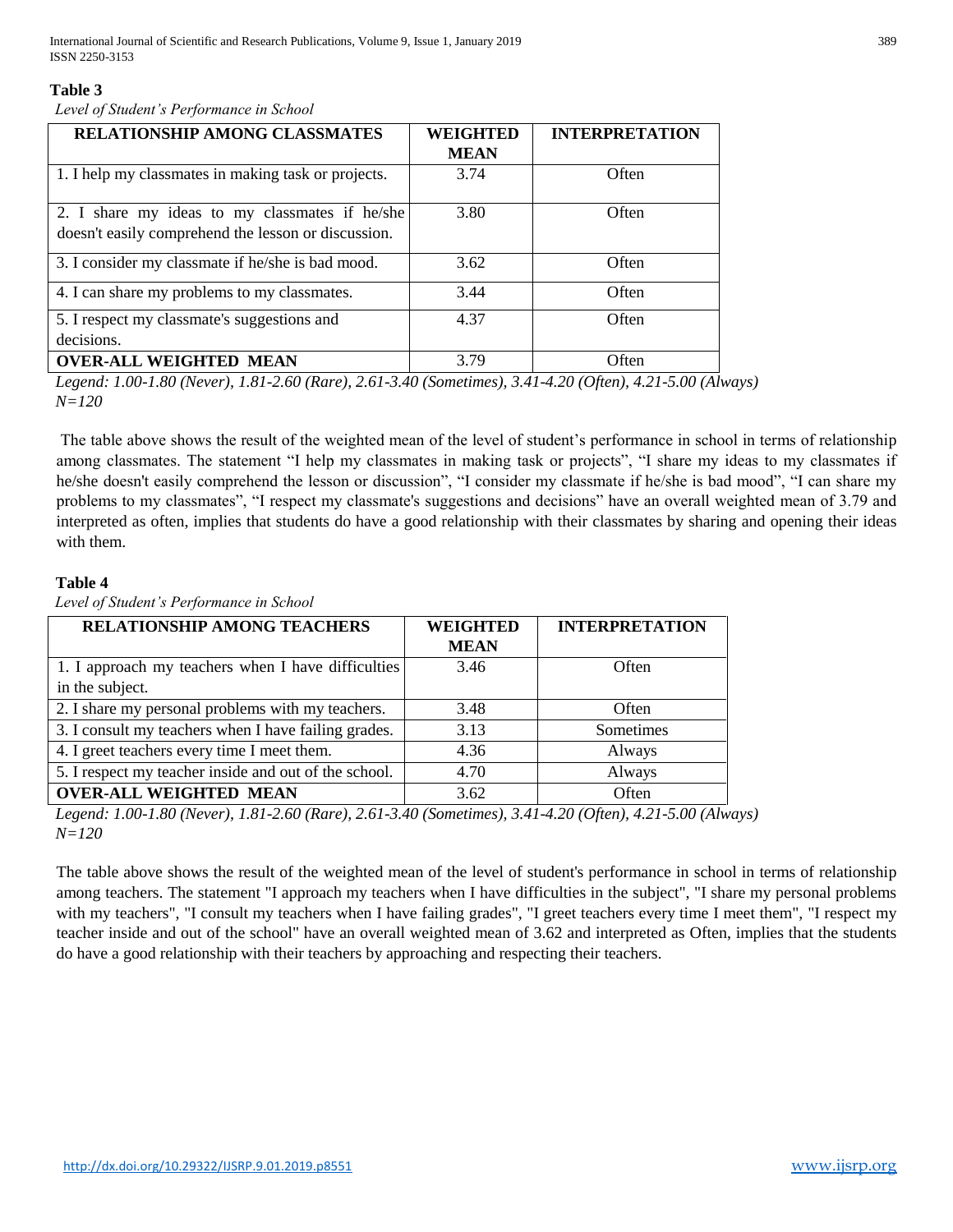# **Table 5**

*Level of Educational Philosophies of Parents* 

| <b>IDEALISM</b>                                       | WEIGHTED    | <b>INTERPRETATION</b> |  |
|-------------------------------------------------------|-------------|-----------------------|--|
|                                                       | <b>MEAN</b> |                       |  |
| 1. I have high expectation in my child's academic     | 4.32        | <b>Strongly Agree</b> |  |
| performance.                                          |             |                       |  |
| 2. I decide what's best for my child.                 | 3.98        | Agree                 |  |
| 3. I want my child to graduate with perfect skills    | 4.38        | <b>Strongly Agree</b> |  |
| 4. I make decisions for my child in order to excel in | 3.53        | Agree                 |  |
| class.                                                |             |                       |  |
| 5. I want my child to do his/her best in academic     | 4.30        | <b>Strongly Agree</b> |  |
| courses in order to achieve academic excellence.      |             |                       |  |
| <b>OVERALL WEIGHTED MEAN</b>                          | 4.10        | Agree                 |  |

*Legend: 1.00-1.80 (Strongly Disagree), 1.81-2.60 (Disagree), 2.61-3.40 (Neutral), 3.41-4.20 (Agree), 4.21-5.00 (Strongly Agree) N=120* 

The table above shows the result of the weighted mean of the level of educational philosophies of parents in terms of idealism. The statement "I have high expectation in my child's academic performance", "I decide what's best for my child", "I want my child to graduate with perfect skills", "I make decisions for my child in order to excel in class", "I want my child to do his/her best in academic courses in order to achieve academic excellence" have an overall weighted mean of 4.10 and interpreted as Agree, implies that ideal parents are the ones who decide of what is good for their child.

# **Table 6**

*Level of Educational Philosophies of Parents* 

| <b>REALISM</b>                                        | <b>WEIGHTED</b> | <b>INTERPRETATION</b> |  |
|-------------------------------------------------------|-----------------|-----------------------|--|
|                                                       | <b>MEAN</b>     |                       |  |
| 1. I allow my child to join activities that is        | 4.40            | Agree                 |  |
| appropriate of his/her skills and potential.          |                 |                       |  |
| 2. I let my child to do the things that he/she thinks | 4.18            | Agree                 |  |
| right.                                                |                 |                       |  |
| 3. I allow my child to participate outdoor activities | 4.12            | Agree                 |  |
| in order to enhance his/her skills.                   |                 |                       |  |
| 4. I allow my child to do the things according to     | 3.98            | Agree                 |  |
| his/her will.                                         |                 |                       |  |
| 5. I support my child's decision in his/her studies.  | 4.48            | Agree                 |  |
| <b>OVER-ALL WEIGHTED MEAN</b>                         | 4.23            | Agree                 |  |

*Legend: 1.00-1.80 (Strongly Disagree), 1.81-2.60 (Disagree), 2.61-3.40 (Neutral), 3.41-4.20 (Agree), 4.21-5.00 (Strongly Agree) N=120* 

The table above shows the result of the weighted mean of the level of educational philosophies of parents in terms of realism. The statement "I allow my child to join activities that is appropriate of his/her skills and potential", "I let my child to do the things that he/she thinks right", "I allow my child to participate outdoor activities in order to enhance his/her skills", "I allow my child to do the things according to his/her will", "I support my child's decision in his/her studies" have an overall weighted mean of 4.23 and interpreted as Agree, implies that realist parents do support their children in terms of their decisions in life and in joining outdoor activities.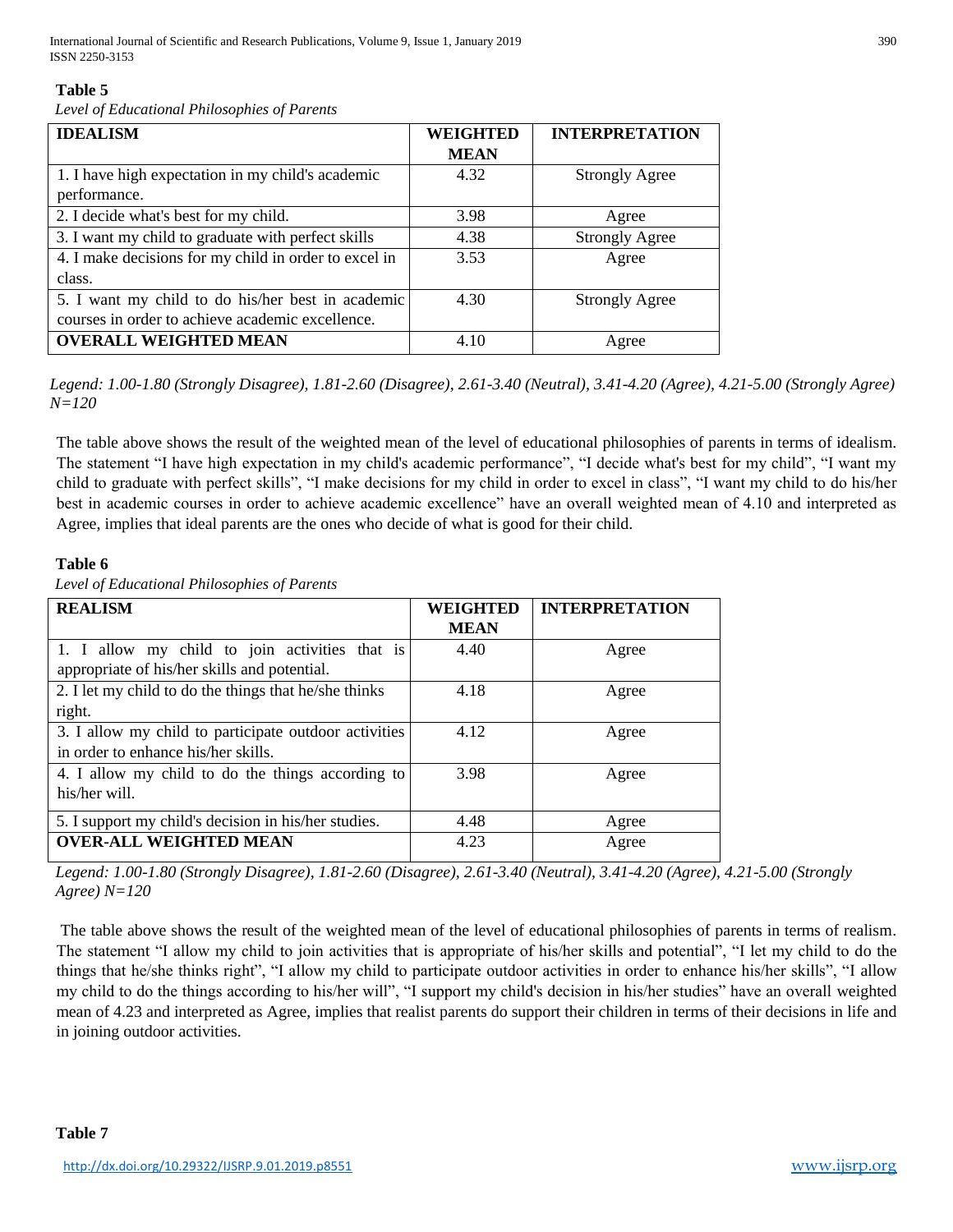*Level of Educational Philosophies of Parents* 

| <b>PRAGMATISM</b>                                                                                                      | <b>WEIGHTED</b> | <b>INTERPRETATION</b> |
|------------------------------------------------------------------------------------------------------------------------|-----------------|-----------------------|
|                                                                                                                        | <b>MEAN</b>     |                       |
| 1. I support my child based on my salary income.                                                                       | 4.51            | <b>Strongly Agree</b> |
| 2. I encourage my child to take a scholarship in<br>order to lessen the fees in school.                                | 4.40            | Agree                 |
| 3. I encourage my child to use his/her skills in the<br>field of work.                                                 | 4.59            | <b>Strongly Agree</b> |
| 4. I teach my child to become responsible in<br>consuming his/her allowance.                                           | 4.16            | Agree                 |
| 5. I encourage my child to take vocational course in<br>order to expose himself/herself early in the field of<br>work. | 3.89            | Agree                 |
| <b>OVERALL WEIGHTED MEAN</b>                                                                                           | 4.31            | Agree                 |

*Legend: 1.00-1.80 (Strongly Disagree), 1.81-2.60 (Disagree), 2.61-3.40 (Neutral), 3.41-4.20 (Agree), 4.21-5.00 (Strongly Agree) N=120* 

The table above shows the result of the weighted mean of the educational philosophies of parents in terms of pragmatism. The statement " I support my child based on my salary income.", " I encourage my child to take a scholarship in order to lessen the fees in school.", "I encourage my child to use his/her skills in the field of work. ", "I teach my child to become responsible in consuming his/her allowance.", "I encourage my child to take vocational course in order to expose himself/herself early in the field of work" have an overall weighted mean of 4.20 and interpreted as Agree, implies that pragmatist parents really taught their children on how to be more practical.

# **Table 8**

*Level of Educational Philosophies of Parents* 

| <b>EXISTENTIALISM</b>                                                                                                     | WEIGHTED<br><b>MEAN</b> | <b>INTERPRETATION</b> |
|---------------------------------------------------------------------------------------------------------------------------|-------------------------|-----------------------|
| 1. I allow my child to develop his/her potential and<br>capabilities for the preparation of his/her job in the<br>future. | 4.51                    | <b>Strongly Agree</b> |
| 2. I support my child's decision in choosing his/her<br>career based on demand of the economic society.                   | 4.40                    | <b>Strongly Agree</b> |
| 3. I let my child to socialize with other people in a<br>respectful manner.                                               | 4.59                    | <b>Strongly Agree</b> |
| 4. I agree with my child's suggestions and decisions<br>according to his/her interest.                                    | 4.16                    | Agree                 |
| 5. I let my child enjoy his/her teenage life with<br>appropriate teenage activities                                       | 3.89                    | Agree                 |
| <b>OVER-ALL WEIGHTED MEAN</b>                                                                                             | 4.31                    | <b>Strongly Agree</b> |

*Legend: 1.00-1.80 (Strongly Disagree), 1.81-2.60 (Disagree), 2.61-3.40 (Neutral), 3.41-4.20 (Agree), 4.21-5.00 (Strongly Agree) N=120* 

The table above shows the result of the weighted mean of the educational philosophies of parents in terms of existentialism. The statement " I allow my child to develop his/her potential and capabilities for the preparation of his/her job in the future.", "I support my child's decision in choosing his/her career based on demand of the economic society.", " I let my child to socialize with other people in a respectful manner.", "I agree with my child's suggestions and decisions according to his/her interest.", "I let my child enjoy his/her teenage life with appropriate teenage activities" has an overall weighted mean of 4.50 and interpreted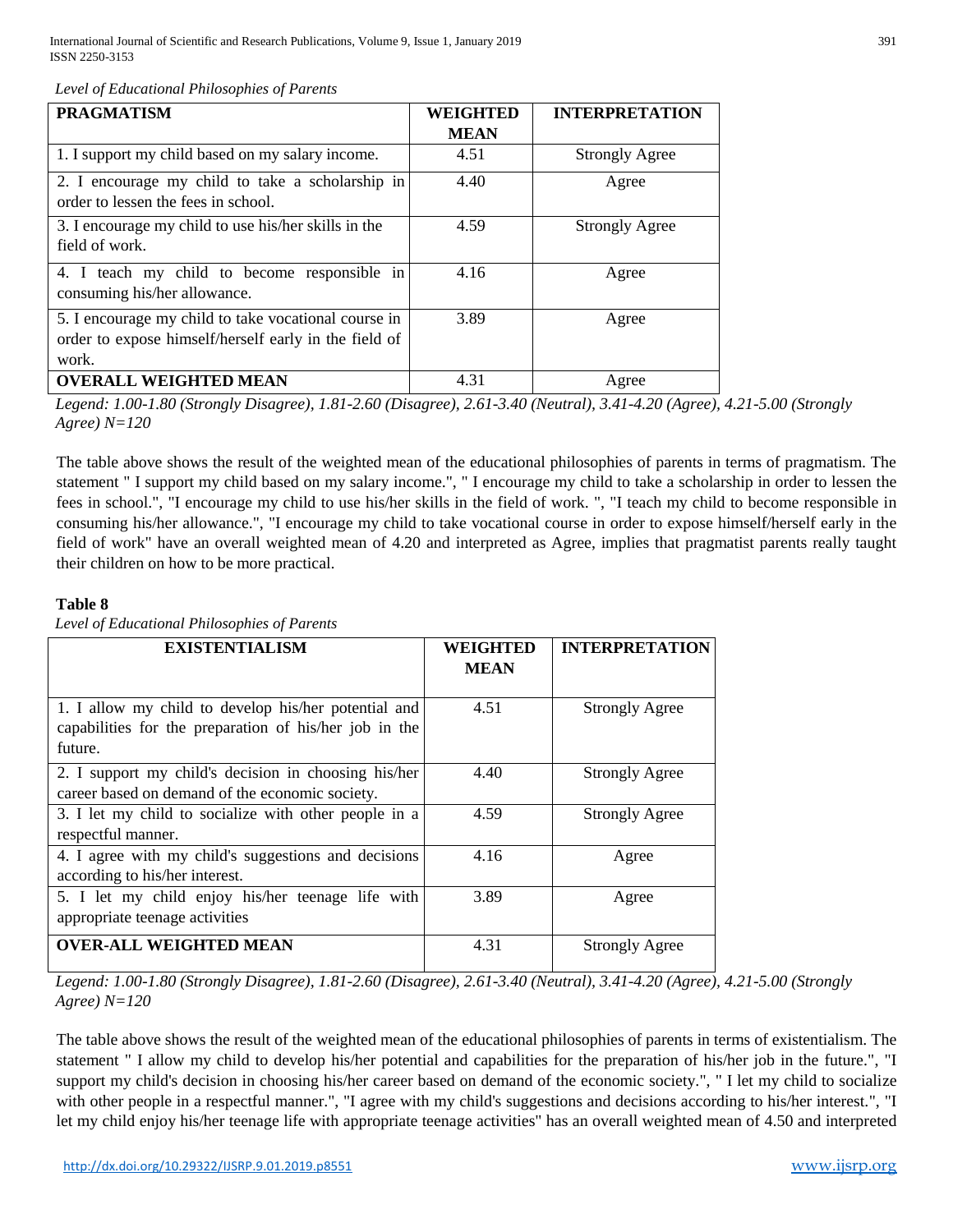International Journal of Scientific and Research Publications, Volume 9, Issue 1, January 2019 392 ISSN 2250-3153

as Strongly Agree, implies that existentialist parents supports their children in terms of decision making and developing their potentials and capabilities.

# **Table 9**

*Level of Educational Philosophies of Parents* 

| <b>ESSENTIALISM</b>                                   | <b>WEIGHTED</b> | <b>INTERPRETATION</b> |
|-------------------------------------------------------|-----------------|-----------------------|
|                                                       | <b>MEAN</b>     |                       |
| 1. I teach my child in doing good to his/her fellow   | 4.44            | <b>Strongly Agree</b> |
| students and teachers.                                |                 |                       |
| 2. I observe and assess my child's behavior in school | 4.27            | <b>Strongly Agree</b> |
| and at home.                                          |                 |                       |
| 3. I teach my child the proper discipline in an       | 4.64            | <b>Strongly Agree</b> |
| appropriate manner.                                   |                 |                       |
| 4. I impose values to my child.                       | 4.48            | <b>Strongly Agree</b> |
| 5. I train my child harmoniously and respectfully.    | 4.64            | <b>Strongly Agree</b> |
| <b>OVER-ALL WEIGHTED MEAN</b>                         | 4.49            | <b>Strongly Agree</b> |

*Legend: 1.00-1.80 (Strongly Disagree), 1.81-2.60 (Disagree), 2.61-3.40 (Neutral), 3.41-4.20 (Agree), 4.21-5.00 (Strongly Agree) N=120* 

The table above shows the result of the weighted mean of the level of educational philosophies of parents in terms of essentialism. The statement "I teach my child in doing good works to his/her fellow students and teachers", "I observe and assess my child's behavior in school and at home", "I teach my child the proper discipline in an appropriate manner", "I impose values to my child", "I train my child harmoniously and respectfully" have an overall weighted mean of 4.49 and interpreted as Strongly Agree, implies that essentialist parents teaches their children in terms of proper discipline and values.

## **Table 10**

*Level of Students Performance in School and Level Educational Philosophies of Parents* 

|              |                            | idealism  | Realism | Pragmatism | Existentialism | Essentialism |
|--------------|----------------------------|-----------|---------|------------|----------------|--------------|
| Study habits | <b>Pearson Correlation</b> | $.343***$ | .094    | .094       | $.220*$        | $.341**$     |
|              | $Sig. (2-tailed)$          | .000      | .3051   | .305       | .0161          | .000         |
|              |                            | 120       | 120     | 120        | <b>120</b>     | 120          |

\*\*. Correlation is significant at the 0.01 level (2-tailed).

\*. Correlation is significant at the 0.05 level (2-tailed).

The table above shows the correlation between study habits and the level of educational philosophies of parents. The educational philosophies Ídealism (.343) and Essentialism (.341) are moderately low which are significant, this means that both students and parents have high expectations when it comes to education and they uses proper discipline in their studies. The educational philosophies Realism (.094) and Pragmatism (.094) are very high which are not significant, this means that both students and parents does not believe that reality is found in the physical world that they live in and doesn't think of a practical approach to problems and situations. However the educational philosophy Existentialism (.220) is very low which is significant, this means that education is important to one's existence. This conclude that both students and parents have a high expectations when it comes to education and impose value in education. This findings were consistent to the study of (Tocu, 2014) that the more the individual level of education is high the more the belief and attitude towards education are progressive.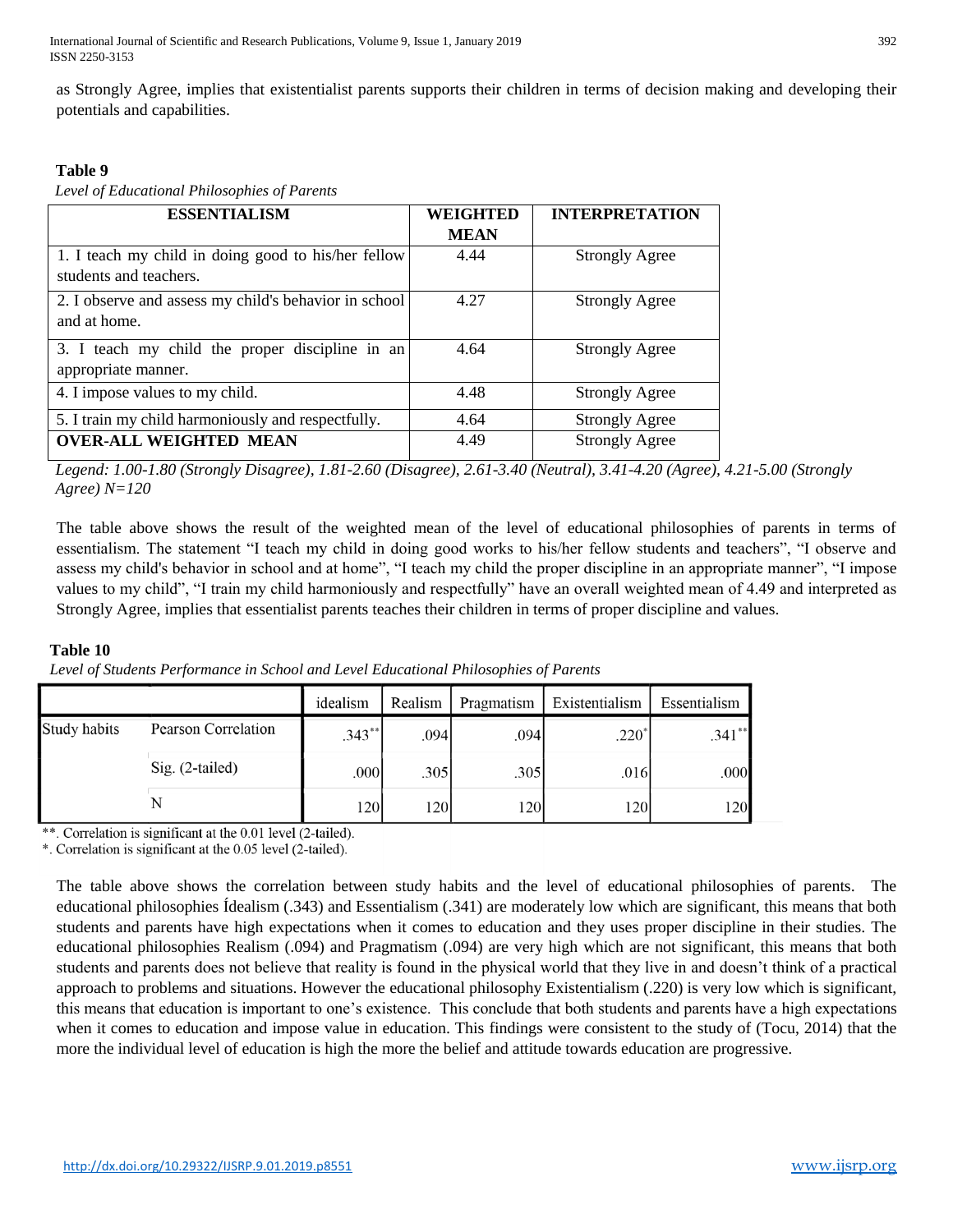## **Table 11**

|  |  | Level of Students Performance in School and Level Educational Philosophies of Parents |
|--|--|---------------------------------------------------------------------------------------|
|  |  |                                                                                       |

|                               |                              |           |         |           | Idealism Realism Pragmatism Existentialism | Essentialism |
|-------------------------------|------------------------------|-----------|---------|-----------|--------------------------------------------|--------------|
| Membership in<br>Organization | Pearson<br>an<br>Correlation | $.239***$ | $.186*$ | $.303***$ | $.321$ **                                  | $.347***$    |
|                               | $Sig. (2-tailed)$            | .009      | .042    | .001      | .000                                       | .000         |
|                               | N                            | 120       | 1201    | 120       | 120                                        | 120          |

\*\*. Correlation is significant at the 0.01 level (2-tailed).

\*. Correlation is significant at the 0.05 level (2-tailed).

The table above shows the correlation between membership in an organization and the level of educational philosophies of parents. The educational philosophies Idealism (.239) and Realism (.186) are very low which are significant, this means that the parents supported their children in order to excel in class and in boosting their confidence and skills in order to the things that are right which is consistent to the study of (Tan, 2006, p.24) that the knowledge is gained through reason and experience. The educational philosophies Pragmatism (.303), Existentialism (.321) and Essentialism (.347) are moderately low which are significant, this means that membership in an organization can empower students to have intelligent decisions in life and makes them feel that their existence is important. In addition, membership in an organization also taught student's the moral values and proper discipline.

This conclude that students and parents are both value ones education. This findings were consistent to the recent study of (Khajehour and Ghazvini, n.d, p.1205) that children is productive when parents motivate their children to join in school and activities and making their children's education pleasant and desirable.

|                                        |                   | Idealism | Realism |                  | Pragmatism Existentialism Essentialism |             |
|----------------------------------------|-------------------|----------|---------|------------------|----------------------------------------|-------------|
| Relationship among Pearson<br>Teachers | Correlation       | .217     | .173    | $.233^{\degree}$ | $.242$ **                              | $.340^{**}$ |
|                                        | $Sig. (2-tailed)$ | .017     | .058    | .011             | .008                                   | .000        |
|                                        |                   | 1201     | 1201    | 120              | 120                                    | 120         |

# **Table 12**  *Level of Students Performance in School and Level Educational Philosophies of Parents*

\*\*. Correlation is significant at the 0.01 level (2-tailed).

\*. Correlation is significant at the 0.05 level (2-tailed).

The table above shows the correlation between relationship among teachers and the level of educational philosophies of parents. The educational philosophies Idealism (.217), Realism (.173), Pragmatism (.233) and Existentialism (.242) are very low which are significant, this means that relationship among teachers helps the students to be more liberated and to have a practical approach in making decisions. In addition, it also encourages students to have an objective in order to exist. Meanwhile, the educational philosophy Essentialism (.340) is moderately low which is significant, this means that the relationship among teachers and essentialism broadens the importance of appraisal, sensitivity and moral values.

This conclude that students and parents have both positive approach and attitude to the teachers. This findings were consistent to the recent study of (Bempechat, n.d) that positive attitude of parents can develop positive attitude to their children's teachers.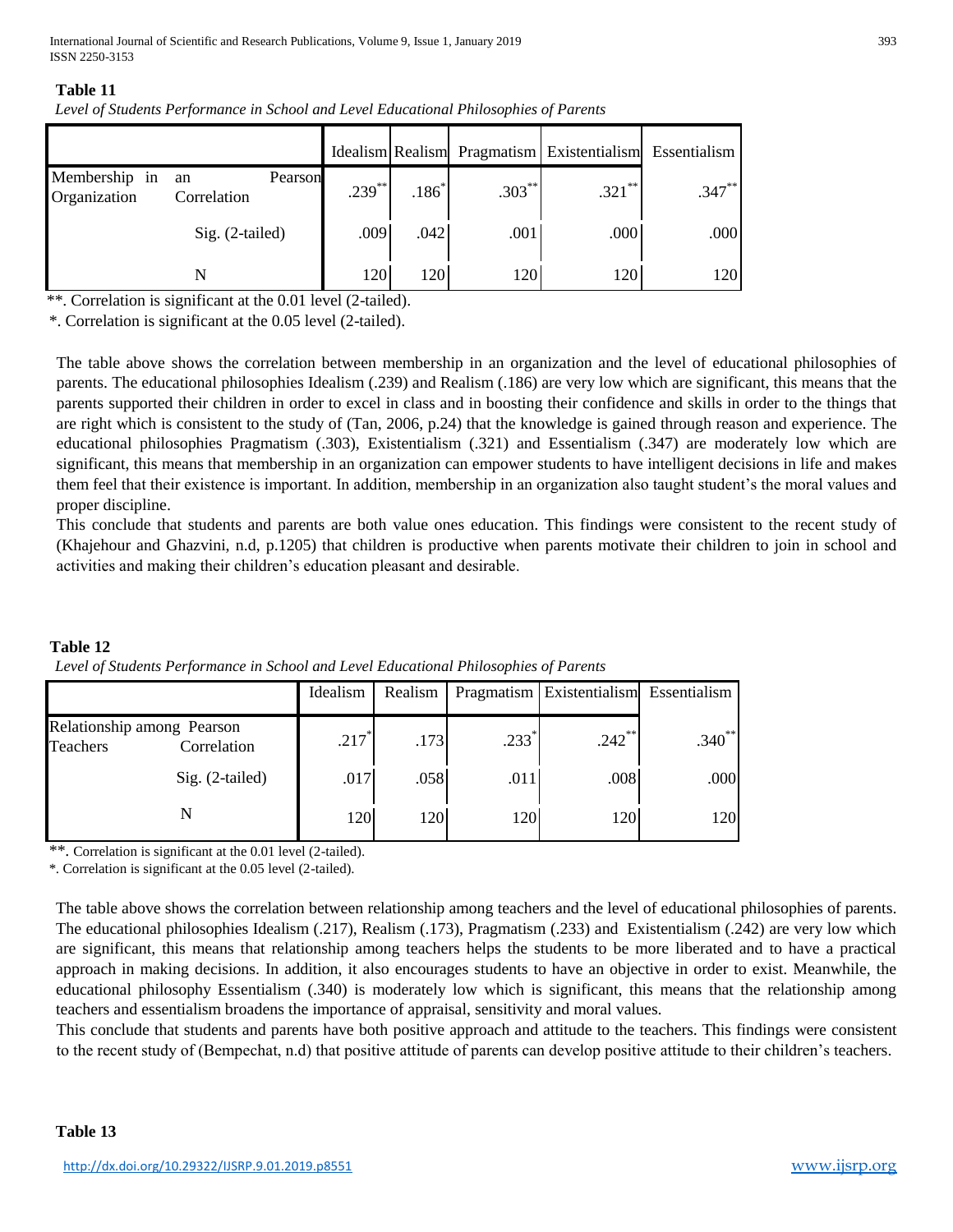|                                                         | Idealism | Realism    | Pragmatism | Existentialism Essentialism |      |
|---------------------------------------------------------|----------|------------|------------|-----------------------------|------|
| Relationship<br>Pearson<br>among Classmates Correlation | $-.113$  | $-.048$    | $-.053$    | $-.049$                     | .126 |
| Sig. (2-tailed)                                         | .217     | .602       | .565       | .594                        | .169 |
| N                                                       | 120      | <b>120</b> | 1201       | 120                         | 120  |

*Level of Students Performance in School and Level Educational Philosophies of Parents* 

\*\*. Correlation is significant at the 0.01 level (2-tailed).

\*. Correlation is significant at the 0.05 level (2-tailed).

The table above shows the correlation between relationship among classmates and the level of educational philosophies of parents. The educational philosophies Idealism (-.113) and Essentialism (.126) are very low which are significant, this means that both students and parents have the same approach in dealing other people especially in imposing moral values. Meanwhile, the educational philosophies Realism (-.048) and Existentialism (-.049) are moderately low which are significant, this means that socializing is important for both students and parents especially the value of one's existence. However, the educational philosophy Pragmatism (-.053) is moderately high which not significant, this means that both students and parents doesn't think about the practical approach in making decisions. This conclude that socializing is important for both students and parents especially the value of one's existence at the same time it taught them in terms of respecting oneself. This findings were consistent to the study of (Ardashkin, 2015) that the human itself can be altered with the development of one's birth, life, need and communication, values, etc.

#### IV. FINDINGS

The study reveals that students excel in the different area. In terms of the level of students' performance in school and study habits, membership in an organization, and their relationship among classmates and teachers, students were fairly doing well in the following area. On one hand, idealist parents were found to be the one who makes decisions for what is best for their child. Meanwhile, realist parents were also found to be supportive to their children in terms of decision making and in joining school outdoor activities. On the other hand, pragmatist parents were found to be practical in terms of raising their children. Moreso, existentialist parents were found to show full support to their children in terms of decision making, and developing their potentials and capabilities. Lastly, essentialist parents were found to teach their children in terms of discipline and values properly. The study also found out that there is a significant correlation between study habits in terms of idealism, essentialism and existentialism. Furthermore, no correlation found between study habits in terms of pragmatism and realism. On one hand, a significant correlation has found between membership in an organization and relationship among teachers in terms of idealism, realism, pragmatism, existentialism and essentialism. On the other hand, a significant correlation has found between relationship among classmates in terms of idealism, realism, essentialism and existentialism. However, no correlation has found between relationship among classmates and pragmatism.

#### V. CONCLUSION

This study has examined the level of educational philosophies of parents and level of diligence of students in school. Based from the results, idealism and essentialism have high expectations and impose values and disciplines to their children. On one hand, realism and pragmatism are more way too open to their children in venturing things and more practical. Also, these parents does not believe that reality is found in the physical world that they live in and doesn't think of a practical approach to problems and situations. However the educational philosophy existentialism implies that one's existence is important from both parents and students. Lastly, educational philosophies of parents such as idealism, realism, pragmatism, existentialism and essentialism affects students diligence in their performance in school by setting expectations, giving freedom, practical, acknowledging one's existence and imposing values and disciplines to their children.

#### APPENDIX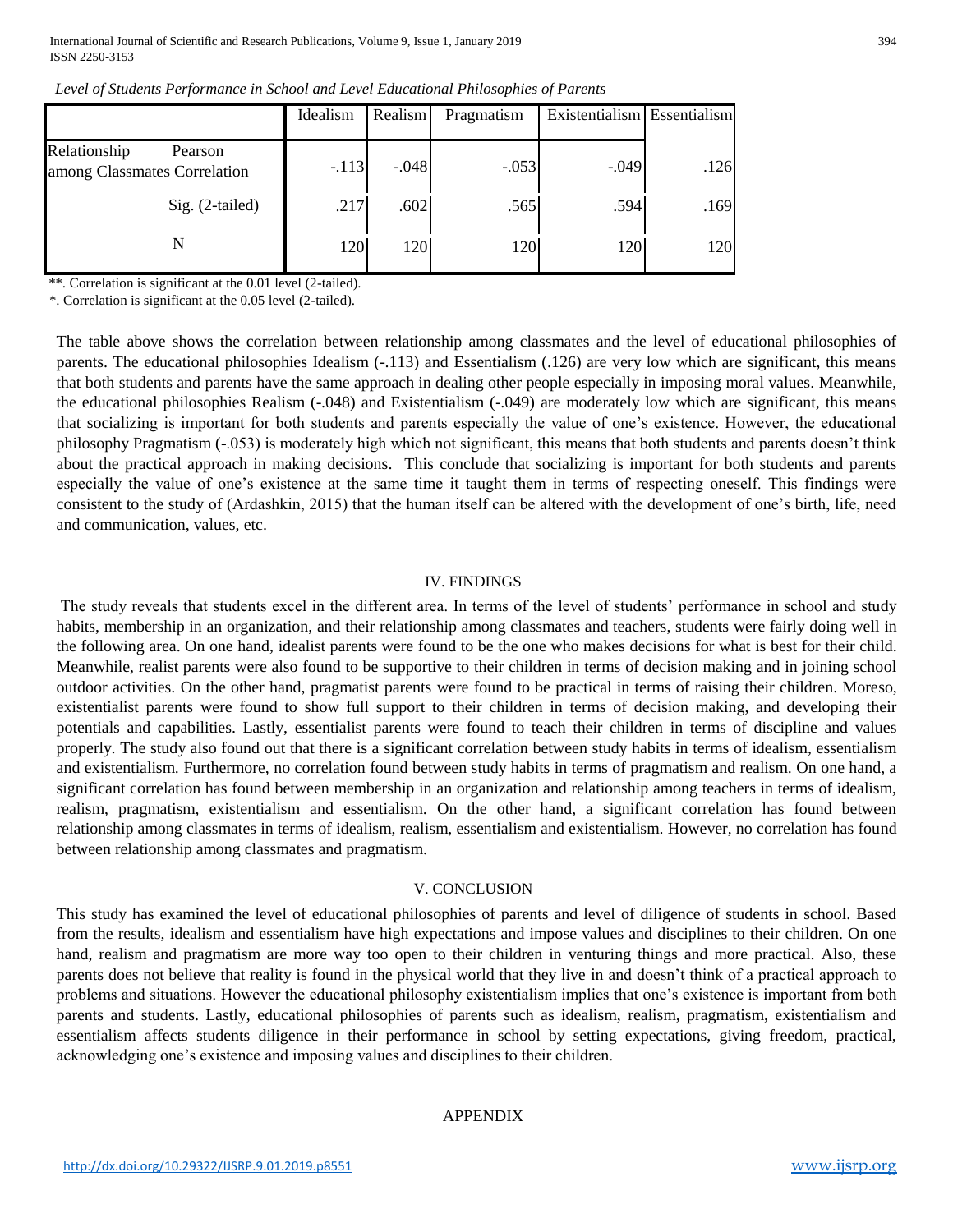# **RESEARCH INSTRUMENT-A**

Direction: Answer the following questions that is appropriate of your answer. Put a check mark [/] in the following column. **5-** Strongly Agree **4**- Agree **3**-Neutral **2**-Disagree **1**-Strongly Disagree

| LEVEL OF EDUCATIONAL PHILOSOPHIES OF PARENTS                                            |  | $\overline{\mathbf{4}}$ | 3 | $\mathbf{2}$ | 1 |
|-----------------------------------------------------------------------------------------|--|-------------------------|---|--------------|---|
| <b>IDEALISM</b>                                                                         |  |                         |   |              |   |
| I have high expectation in my child's academic performance.                             |  |                         |   |              |   |
| I decide what's best for my child.                                                      |  |                         |   |              |   |
| I want my child to graduate with perfect skills.                                        |  |                         |   |              |   |
| I make decisions for my child in order to excel in class.                               |  |                         |   |              |   |
| I want my child to do his/her best in academic courses in order to achieve academic     |  |                         |   |              |   |
| excellence.                                                                             |  |                         |   |              |   |
| <b>REALISM</b>                                                                          |  |                         |   |              |   |
| I allow my child to join activities that is appropriate of his/her skills and potential |  |                         |   |              |   |
| I let my child to do the things that he/she thinks right.                               |  |                         |   |              |   |
| I allow my child to participate outdoor activities in order to enhance his/her skills.  |  |                         |   |              |   |
| I allow my child to do the things according to his/her will.                            |  |                         |   |              |   |
| I support my child's decision in his/her studies.                                       |  |                         |   |              |   |
| <b>PRAGMATISM</b>                                                                       |  |                         |   |              |   |
| I support my child based on my salary income.                                           |  |                         |   |              |   |
| I encourage my child to take a scholarship in order to lessen the fees in school.       |  |                         |   |              |   |
| I encourage my child to use his/her skills in the field of work.                        |  |                         |   |              |   |
| I teach my child to become responsible in consuming his/her allowance.                  |  |                         |   |              |   |
| I encourage my child to take vocational course in order to expose himself/herself       |  |                         |   |              |   |
| early in the field of work.                                                             |  |                         |   |              |   |
| <b>EXISTENTIALISM</b>                                                                   |  |                         |   |              |   |
| I allow my child to develop his/her potential and capabilities for the preparation of   |  |                         |   |              |   |
| his/her job in the future.                                                              |  |                         |   |              |   |
| I support my child's decision in choosing his/her career based on demand of the         |  |                         |   |              |   |
| economic society.                                                                       |  |                         |   |              |   |
| I let my child to socialize with other people in a respectful manner.                   |  |                         |   |              |   |
| I agree with my child's suggestions and decisions according to his/her interest.        |  |                         |   |              |   |
| I let my child enjoy his/her teenage life with appropriate teenage activities.          |  |                         |   |              |   |
| <b>ESSENTIALISM</b>                                                                     |  |                         |   |              |   |
| I teach my child in doing good works to his/her fellow students and teachers.           |  |                         |   |              |   |
| I observe and assess my child's behavior in school and at home.                         |  |                         |   |              |   |
| I teach my child the proper discipline in an appropriate manner.                        |  |                         |   |              |   |
| I impose values to my child.                                                            |  |                         |   |              |   |
| I train my child harmoniously and respectfully.                                         |  |                         |   |              |   |

# **RESEARCH INSTRUMENT-B**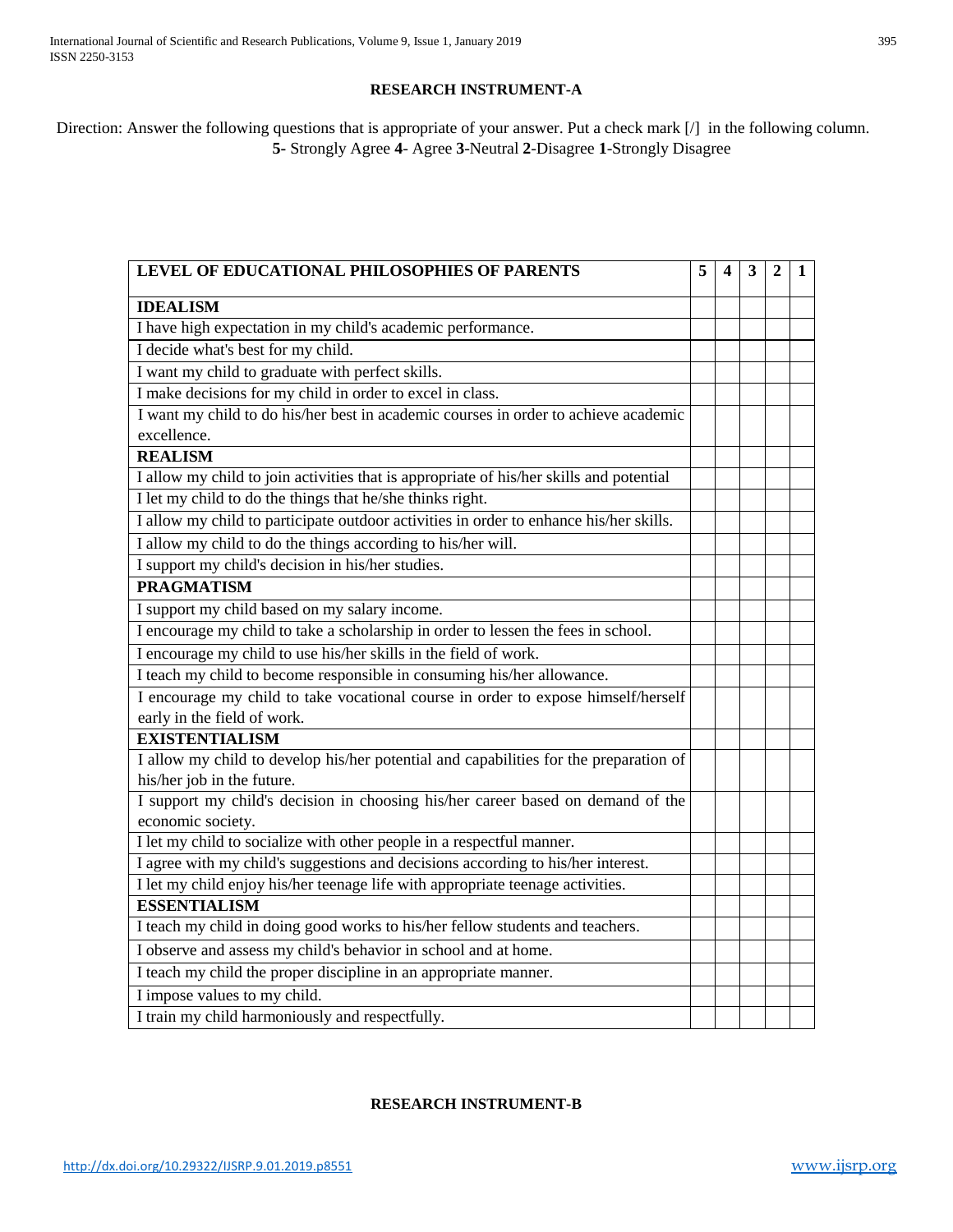Direction: Read each item carefully and rate according to your preference.

# **5-Always 4-Often 3-Sometimes 2-Rare 1-Never**

| <b>Study Habits</b><br>L.                                                        | 5 | 4 | 3 | $\mathbf 2$ | 1 |
|----------------------------------------------------------------------------------|---|---|---|-------------|---|
| 1. I review my notes before the exam                                             |   |   |   |             |   |
| 2. I ask questions to my teachers if I will not able to understand his/her       |   |   |   |             |   |
| discussion.                                                                      |   |   |   |             |   |
| 3. I think positively when I'm studying.                                         |   |   |   |             |   |
| 4. I like to study in a group so that I can asked help in terms of struggling in |   |   |   |             |   |
| understanding the concept.                                                       |   |   |   |             |   |
| 5. I usually taking notes while reading a book or article.                       |   |   |   |             |   |
| <b>Membership in an Organization</b><br>II.                                      |   |   |   |             |   |
| 1. Joining groups does not hinder my studies                                     |   |   |   |             |   |
| 2. Participating in school organization serves as an additional                  |   |   |   |             |   |
| performance of my grades.                                                        |   |   |   |             |   |
| 3. My grades became high when I started to join a club or organization.          |   |   |   |             |   |
| 4. Membership helps me boost my confidence and skills.                           |   |   |   |             |   |
| 5. Membership helps me to utilize my potential in dealing with others.           |   |   |   |             |   |
|                                                                                  |   |   |   |             |   |
| <b>Relationship among Teachers</b><br>Ш.                                         |   |   |   |             |   |
| 1. I approach my teachers when I have difficulties in the subject.               |   |   |   |             |   |
| 2. I share my personal problems with my teachers.                                |   |   |   |             |   |
| 3. I consult my teachers when I have failing grades.                             |   |   |   |             |   |
| 4. I greet teachers every time I meet them.                                      |   |   |   |             |   |
| 5. I respect my teachers inside and out of the school.                           |   |   |   |             |   |
|                                                                                  |   |   |   |             |   |
| IV.<br><b>Relationship among Classmates</b>                                      |   |   |   |             |   |
| 1. I help my classmates in making task or projects.                              |   |   |   |             |   |
| 2. I share my ideas to my classmates if he/she doesn't easily comprehend the     |   |   |   |             |   |
| lesson or discussion.                                                            |   |   |   |             |   |
| 3. I consider my classmate id he/she is bad mood                                 |   |   |   |             |   |
| 4. I can share my problems to my classmates.                                     |   |   |   |             |   |
| 5. I respect my classmate's suggestions and decisions.                           |   |   |   |             |   |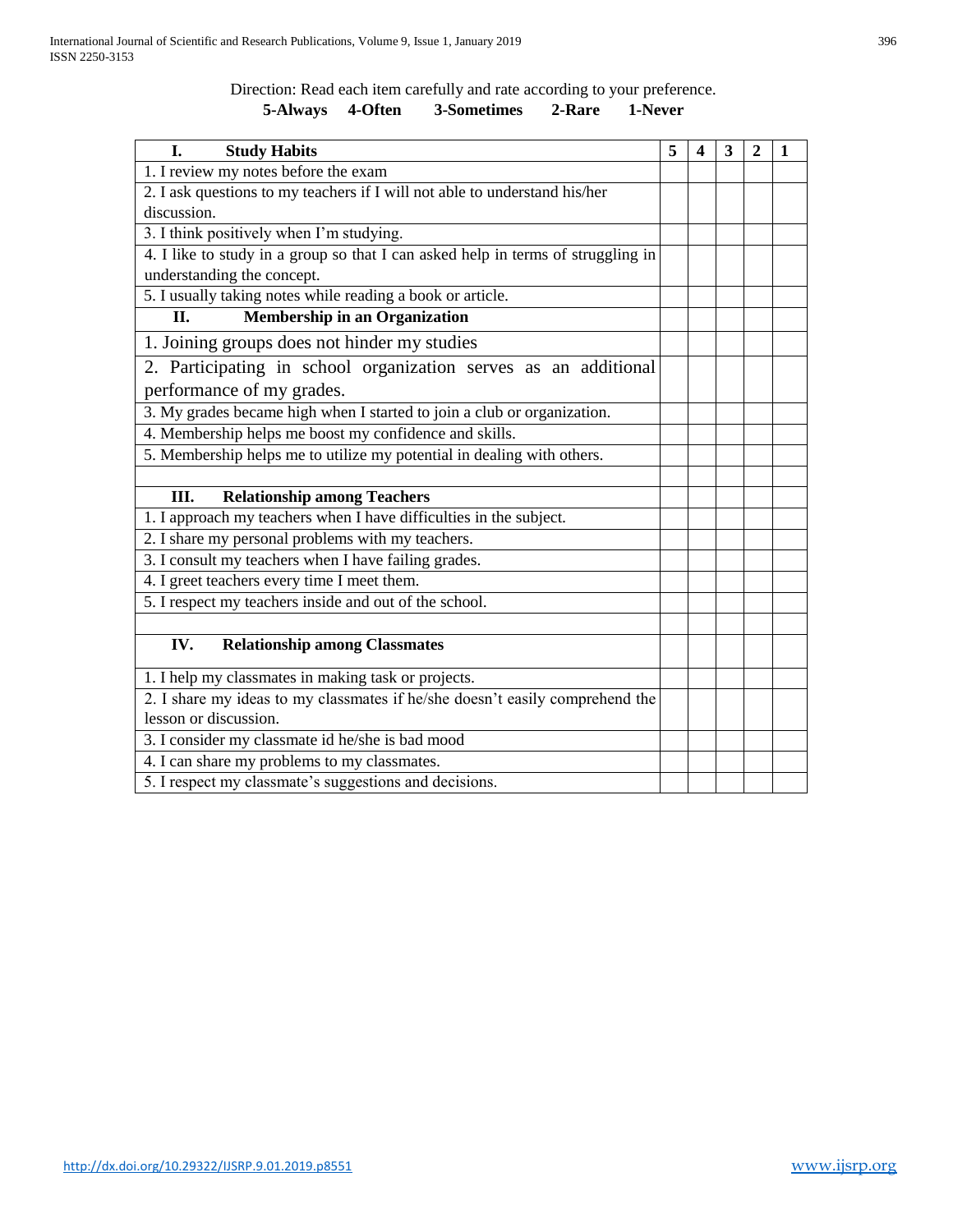#### ACKNOWLEDGMENT

The study would not be successful without the help of the people to whom the researchers credited. The rearchers' would like to give their gratitude to the people who gave their efforts and moral support throughout this study.

To **Dr. Jerald C. Moneva** the researchers' adviser in Practical Research 2 for his patience, support, guidance and assistance to make this study successful.

To **Ms. Faith A. Ranario** the researchers' adviser for her words of encouragement and motivational support.

To **Mrs. Arlina Y. Amante**, the principal for allowing the researchers to gather and collect data among the Grade 11 and 12 Senior High School students of Jagobiao National High School.

**Parents of the Researchers**, for unending patience, motivation and financial support of the researchers throughout the study.

To the **Respondents**, the fellow Grade 11 and 12 students and parents who gave their time to answer the questionnaire with all honesty and sincerity.

Above all to our **Heavenly Father** for giving the researchers strength, wisdom, courage and guidance which made this study successful.

## REFERENCES

- [1] Ambrosetti, D.D and Cho, G. (2005). Do parents value education? teachers' perception of Majority parents. *Reaching Out to Families: Parental Participation,*  4446. https:/ /files.eric.ed.gov>fulltext
- [2] Anghelache, V. (2013). Determinant factors of students' attitudes toward learning. *Procedia- social and behavioral sciences,* 478-482. https://doi.org/10.1016/ j.sbsbsp ro.2013.09.223
- [3] Ardashkin,I.B. (2015). Philosophy of education as a social development factor: world trends and prospects for russia. *Procedia- social and behavioral sciences,*  279280. doi: 10 : 1016/j.sbspro.2014.12.524
- [4] Asad khan, R.M., Iqbal,N and Tasneem,S. (2015).The influence of parents educational level on secondary school students academic achievements in district rajanpur. *Journal of education and practice, 6*(16), 76-79. https://files.eric.ed.gov>fulltext

[5] Bempechat,J. (n.d). The role of parent involvement in children's academic achievement. *The school community journal,*2(2), 31-41.www. adi.org>BempechatFall1992

[6] Behbahanim, A. (2011). Educational leaders and role of education on the efficiency of schools principals. *Procedia Social and Behavioral Sciences*, 9-11. doi:10.1016/j.sbspro.2011.03.040.https://doi.org/10.1016/ j.sbsbspro.2011.03.040

[7] Berthelsen,D and Walker, S. (2008). Parents ' involvement in their children's education. *Family masters,* (79), 34-41. https://www.mentalhealthacademy.net>aifso812.pdf

- [8] Brecko, B.N. (n.d). How family background influences student achievement. 23. https://www.educationnext.org/how-family-background-influencesstudentachievement/
- [9] Candeias, A., Franco, G., Mendes, P. and Rebelo, N. (2010). Student' attitudes and motivation toward learning and school-study of exploratory models about the effects ofsocio-demographics, personal attributes and school characteristics. 1-17. https://www.researchgate.net/publication/209270454 Student' attitudes and motivation\_toward\_learning\_and\_school\_study\_of\_exploratory\_models\_about\_the effec ts\_of\_socio-demographics\_personal\_attributes\_and\_school\_characteristics.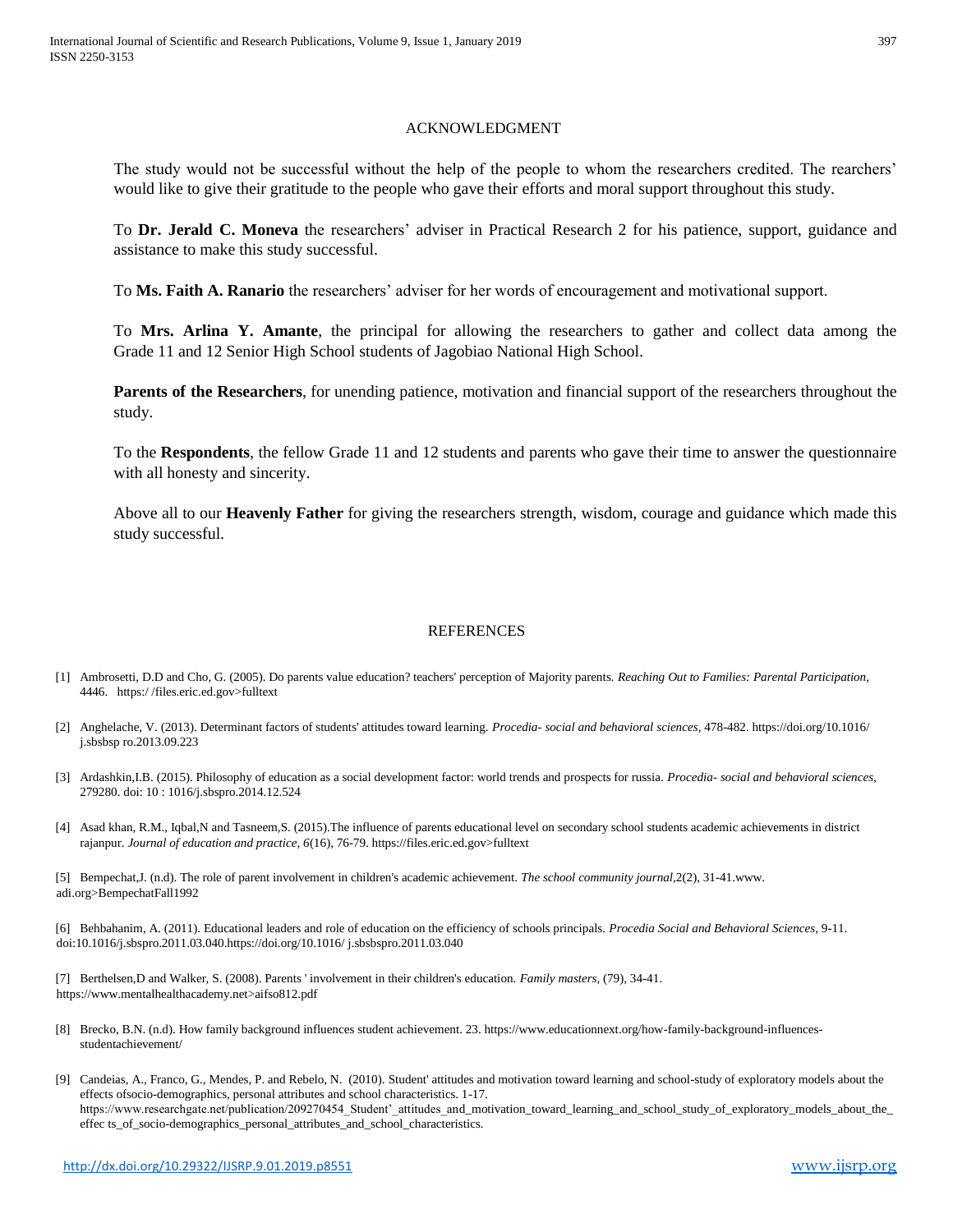[10] Candeias, A.A., Rebelo, N. and Oliveira, M. (n.d). Student' attitudes toward learning and school-study of exploratory models about the effects of sociodemographics and personal attributes.https://dspace.uevora.pt>rdpc>bitstream

[11] Ceka, A. and Murati, R. (2016). The role of parents in the education of children. *Journal of Education and Practice, 7(5), 61-64.*  <https://eric.ed.gov/fulltext/EJ1092391.pdf>

[12] Chen, C. and Uttal, D. (1988). Cultural values, parents' beliefs, and children's achievement in the United States and China. *Human Development, 351-358.* https://www.researchgate.net/publication/247701487\_cultural\_values\_parents\_beliefs\_and\_children\_achievement\_in\_the\_united\_states\_and\_china

- [13] Cotton, K and Wikelund, K.R. (n.d). Parent involvement in education. *School improvement research series ,* (n.p).https://educationnorthwest.org>sites>files
- [14] Dubow,E., Boxer,P and Huesman, L .R. (2009). Long term effects of parents' education on children's education and occupational success: mediation by family interaction, child aggression, and teenage aspiration. *Merril palmer Q (wayne state univ press),*55 (3), 1-20. doi :10.1353/mpq.0.0030.
- [15] Dempsey , K . H and Sandler, H. (2016). Why do parents become involved in their children's education? *Review of education research spring, 67(1), 341.doi=10.1.1.1006.6022*
- [16] Dustmann, C. (2004). Parental background, secondary school track choice, and wages. *Oxford Economic Papers*, 209-230.doi: 10.1093/oep/gpf048.
- [17] Dewey, J. (2018). Democracy in education. *The elementary school teacher*, 4(4),193-204. https://www.journals.uchicago.edu/doi/pdfplus/10.1086/453309
- [18] Drummond, K. and Stipek, D. (2018). Low-income parent's beliefs about their role in children's academic learning. *The Elementary School Journal, 104(3), 197213.* https://www.jstore.org/stable/pdf/3202949.pdf?refreqid=excelsior%3A76c981fb28ca1229b735b2af24a1bfa
- [19] Eccles, J. (2005). Influences of parents' education on their children's educational attainments: the role of parent and child perceptions. London Review of Education,3(3), 191-204.www. ingentaconnect.com/ content/ioep /clre/ 2005000000 03/00000003/art00002?crawler=true
- [20] Elizabeth , C. , Judith, H. , Rebecca, L. , Laura, P. and Jaana , V. (n.d). The role of parents in students motivational beliefs and values. *Jyvaskyla university digital archive,* 8.https://files.eric.ed.gov/fulltext/EJ1092391.pdf
- [21] Karhoff,K. (2003).Analysis of current education philosophies and their impact on science education: towards a reformed christian philosophy of science education. *Master of education program thesis,* 1-34. https://digitalcollection.dordt.edu>cgi
- [22] Khajehpour, M and Ghazvini. S. D. (2011). The role of parental involvement affects in children's academic performance. *Procedia social and behavioral sciences,* 1204-1208. doi: 10.1016/j.sbspro.2011.03.263
- [23] Lazarides, R., Harackiewicz, J., Canning, E., Pese, L., and Viljaranta. The role of parents in students'motivational beliefs and values. *Jyvaskyla University Digital Archive*,1-35. https://jyx.jyu.fi/bitstream/handle/ 123456789/ 49165/ pesuvil jarantatheroleofparents.pdf?sequence=1
- [24] Mapp, K. (n.d). Having their say: parents describe why and how they are engaged in their children's learning. *The School Community Journal, 35-63.* www.adi.org /journals/ss-03/Mapp%2035-64.pdf
- [25] Menheere, A and Hooge, E. (n.d.). Parental involvement in children's education: A review study about the effect of parental involvement on children's school education with a focus on the position of illiterate parents. *Journal of the European Teacher Education Network JETEN*, 6(1), 144-157.153.https://educationnorthwest.org/sites.default/files/parent-involvement-educa-tion.pdf
- [26] Merriam Webster Dictionary. https://www.merriam-webster.com//dictionary/philosophy
- [27] Moore, T.W. (n.d). Philosophy of education. *Routledge Taylor& Francis group,* 14, 1-60. www.sjposd.com/PDF/PHILOSOPHY%20OF%20EDUCATION.pdf
- [28] Musheer, Z., Govil, P and Gupta S. (2016). Attitude of secondary level students towards their school climate. *Journal of Education and Practice,* 7(19), 3943.https://eric.ed.gov/?id=EJ1109192
- [29] Ntekane, A. (2018). Parental involvement in education. *ResearchGate,* 1-5. doi: 10.13140/RG.2.2.36330.21440
- [30] Oundo,E.N., Poipoi, M and Were,D. (2014). Relationship between parents',attitude towards educational involvement and academic performance of day secondary school students in samia - kenya. *International journal of human resources studies,* 4 (3), 147-156. URL: http://dx.doi,org/10.5296/ijhrs.v4i3.5964

[31] Rengma, S.S., Saikia, J. and Sunny, O. (2015). Attitude of school students towards homework. *International journal of current research.* 7(10), 21610-21612. www.journalcra. com/article/attitude-school-students-towards-homework